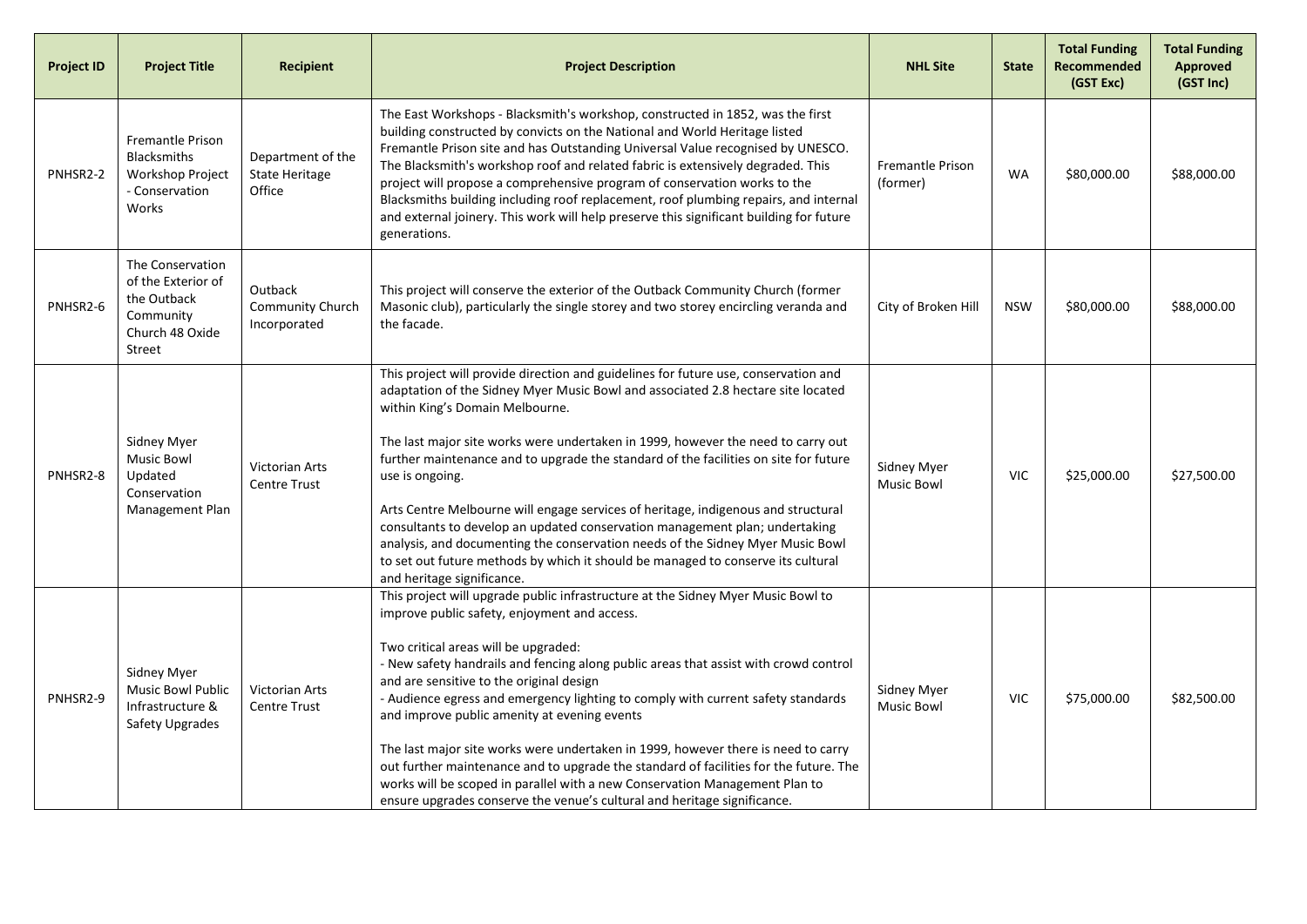| <b>Project ID</b> | <b>Project Title</b>                                                                            | <b>Recipient</b>                        | <b>Project Description</b>                                                                                                                                                                                                                                                                                                                                                                                                                                                                                                                                                                                                                                                                                                                                                                          | <b>NHL Site</b>                                                                         | <b>State</b> | <b>Total Funding</b><br>Recommended<br>(GST Exc) | <b>Total Funding</b><br><b>Approved</b><br>(GST Inc) |
|-------------------|-------------------------------------------------------------------------------------------------|-----------------------------------------|-----------------------------------------------------------------------------------------------------------------------------------------------------------------------------------------------------------------------------------------------------------------------------------------------------------------------------------------------------------------------------------------------------------------------------------------------------------------------------------------------------------------------------------------------------------------------------------------------------------------------------------------------------------------------------------------------------------------------------------------------------------------------------------------------------|-----------------------------------------------------------------------------------------|--------------|--------------------------------------------------|------------------------------------------------------|
| PNHSR2-10         | <b>Revealing</b><br><b>Batavia's Treasure</b>                                                   | Western Australian<br>Museum            | The WA Museum holds some 67000 coins from the wreck of the VOC ship Batavia.<br>Only a small proportion of this material is on display because of security constraints.<br>The project will not only make the complete collection of the Museum's Dutch<br>wrecks numismatic material visible to the public, but will allow them to engage<br>directly and securely with curators working on the collection. A strong room will be<br>created in the WA Museum Shipwrecks Galleries in Fremantle with an armoured<br>glass viewing window and two-way communication, allowing staff to work on the<br>collection and simultaneously engage with the public. This will be a unique facility<br>enhancing public access to this important collection and its curation.                                | <b>Batavia Shipwreck</b><br>Site and Survivor<br>Camps Area 1629<br>Houtman<br>Abrolhos | <b>WA</b>    | \$53,000.00                                      | \$58,300.00                                          |
| PNHSR2-11         | Newman College:<br>Proposed<br>Conservation<br>Works to<br><b>Swanston Street</b><br>Facades    | Newman College<br>Parkville             | This project will undertake conservation of 3 bays of the east facade of Mannix Wing<br>which has 32 bays in total. This will compliment works the college is undertaking on<br>an additional 7 bays.                                                                                                                                                                                                                                                                                                                                                                                                                                                                                                                                                                                               | Newman College                                                                          | <b>VIC</b>   | \$80,000.00                                      | \$88,000.00                                          |
| <b>PNHSR2-12</b>  | Goldfields Water<br>Supply Scheme -<br>Conservation<br>Plans for Two<br><b>Pumping Stations</b> | The National Trust<br>Of Australia (WA) | Number 4 and 6 Pumping Stations are two of the six extant stations (of eight<br>originally constructed). This project proposes preparation of an updated<br>conservation plan for each of these sites and builds on the conservation plan<br>prepared for the whole of the GWSS in 1999/2000. While this original plan remains<br>sound, more detailed planning is desirable to address the specific needs of each<br>place. This will enable comparison between the remaining original pumping stations<br>and inform the preparation of policy to manage each place in a way that is tailored<br>to the requirements of its condition and community. The updated plans will include<br>an archaeological survey of the broader area as well as site specific historical<br>research and analysis. | The Goldfields<br><b>Water Supply</b><br>Scheme                                         | <b>WA</b>    | \$80,000.00                                      | \$88,000.00                                          |
| PNHSR2-17         | Cockatoo Island -<br>Building 9, Former<br>Free Overseer's<br>Quarters                          | Sydney Harbour<br>Federation            | This project will undertake conservation works to Building 9 (former Free Overseer's<br>Quarters), which has exceptional national heritage significance. The building is one<br>of 3 identical cottages (of which 2 remain) constructed c1851-1853 to house free<br>overseers employed in the prison. It is the only one of the three cottages to remain<br>in use as a residence through much of the Dockyard era and with its nineteenth<br>century form relatively intact. The conservation works are required to preserve<br>significant external fabric.                                                                                                                                                                                                                                       | Cockatoo Island                                                                         | <b>NSW</b>   | \$80,000.00                                      | \$88,000.00                                          |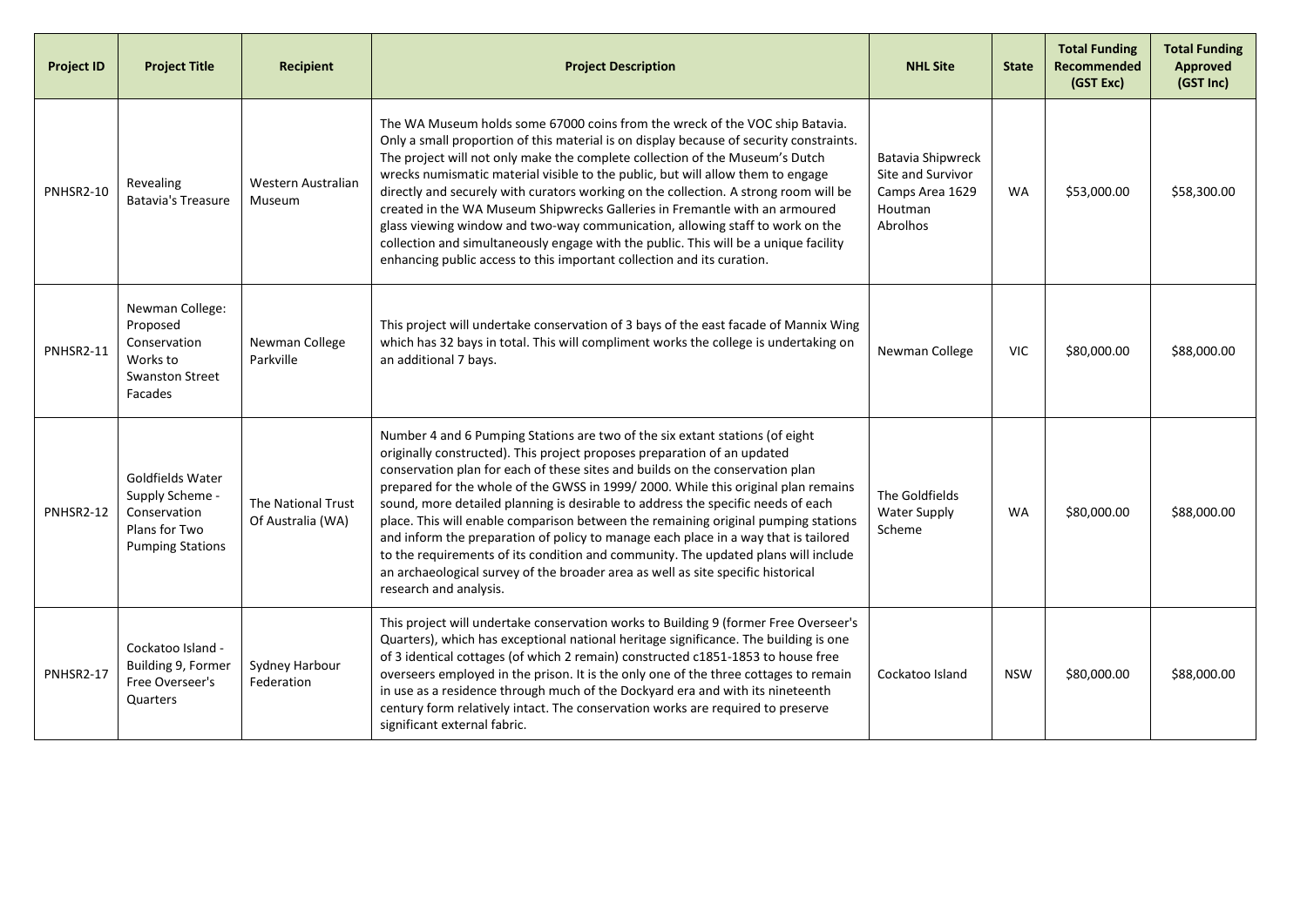| <b>Project ID</b> | <b>Project Title</b>                                                                                    | <b>Recipient</b>                                     | <b>Project Description</b>                                                                                                                                                                                                                                                                                                                                                                                                                                                                                                                                                                                                                                                                                                                                                                                | <b>NHL Site</b>                                              | <b>State</b> | <b>Total Funding</b><br>Recommended<br>(GST Exc) | <b>Total Funding</b><br><b>Approved</b><br>(GST Inc) |
|-------------------|---------------------------------------------------------------------------------------------------------|------------------------------------------------------|-----------------------------------------------------------------------------------------------------------------------------------------------------------------------------------------------------------------------------------------------------------------------------------------------------------------------------------------------------------------------------------------------------------------------------------------------------------------------------------------------------------------------------------------------------------------------------------------------------------------------------------------------------------------------------------------------------------------------------------------------------------------------------------------------------------|--------------------------------------------------------------|--------------|--------------------------------------------------|------------------------------------------------------|
| PNHSR2-20         | Australian War<br>Memorial Parade -<br>World War I<br><b>Memorials</b><br>Conservation                  | <b>National Capital</b><br>Authority                 | This project will conserve the symbolic and ceremonial values of the Desert<br>Mounted Corps Memorial, Kemal Ataturk Memorial, and the New Zealand Memorial<br>located on Anzac Parade, Canberra. These memorials commemorate Australian and<br>New Zealand involvement in World War I and specifically the Gallipoli landing in<br>1915. Preservation of the memorials will contribute to the symbolic significance of<br>Anzac Parade in the commemoration of 100 years since the end of WW1 in 2018.                                                                                                                                                                                                                                                                                                   | Australian War<br>Memorial and the<br><b>Memorial Parade</b> | <b>ACT</b>   | \$79,965.00                                      | \$87,961.50                                          |
| PNHSR2-26         | <b>Woolmers Chapel</b><br>& Mountgarrett's<br>Cottage<br>Conservation<br>Project                        | Woolmers<br>Foundation Inc                           | Woolmers Chapel and Mountgarrett's Cottage are two buildings of exceptional<br>significance within the Woolmers Estate. The 1840's Chapel is testament to the self<br>sufficiency demonstrated at Woolmers during the probation period, providing<br>religious instruction to the convict workers. Mountgarretts Cottage an exceptionally<br>early building pre-dating Woolmers and moved from its original holding, now<br>Brickendon, to its existing location at Woolmers in 1830's. The project will see the<br>two buildings conserved and both these amazing stories revealed providing visitor<br>access to these spaces, which at present are very confusing in their current<br>condition. Neither building has been conserved beyond emergency maintenance<br>and both have structural problems | <b>Woolmers Estate</b>                                       | <b>TAS</b>   | \$80,000.00                                      | \$88,000.00                                          |
| PNHSR2-27         | <b>Coal Mines</b><br>Historic Site -<br><b>Entry Point</b><br>Information and<br>Interpretation<br>Node | Port Arthur Historic<br>Site Management<br>Authority | The project will prepare and install an interpretation node and entry point<br>information panels that will outline why the Coal Mines is of heritage significance,<br>provide an introductory history and graphic material, a host station for interpretive<br>ephemera and provide information that will allow a visitor to best navigate the site,<br>and include contact details and sources for further information.                                                                                                                                                                                                                                                                                                                                                                                 | <b>Coal Mines</b><br><b>Historic Site</b>                    | <b>TAS</b>   | \$58,160.00                                      | \$63,976.00                                          |
| PNHSR2-31         | High Court of<br>Australia (Former)<br>- Stage 2<br>Maintenance and<br><b>Restoration Works</b>         | <b>Court Services</b><br>Victoria                    | This project will conduct further maintenance and restoration works on the former<br>High Court building, including work on the roof, inspecting and undertaking<br>remedial works to ensure that the roof is water tight. The project will also complete<br>refurbishment works in the library, including painting and plastering work. Polishing<br>and maintenance of timber work in the Judicial chambers areas will also occur.                                                                                                                                                                                                                                                                                                                                                                      | High Court of<br>Australia (former)                          | <b>VIC</b>   | \$80,000.00                                      | \$88,000.00                                          |
| PNHSR2-33         | Port Arthur<br>Historic Site - Isle<br>of the Dead<br>Walkways Stage 2                                  | Port Arthur Historic<br>Site Management<br>Authority | This project will install new walkways on the Isle of Dead, replacing the current<br>inadequate structure. This will considerably enhance protection of sensitive parts of<br>the cemetery and will reroute the path so that it avoids crossing over known burials.<br>Provision for better delivery of guided tours will be included as nodal platforms and<br>the path will be routed to best allow for wheelchair access.                                                                                                                                                                                                                                                                                                                                                                              | Port Arthur<br><b>Historic Site</b>                          | <b>TAS</b>   | \$80,000.00                                      | \$88,000.00                                          |